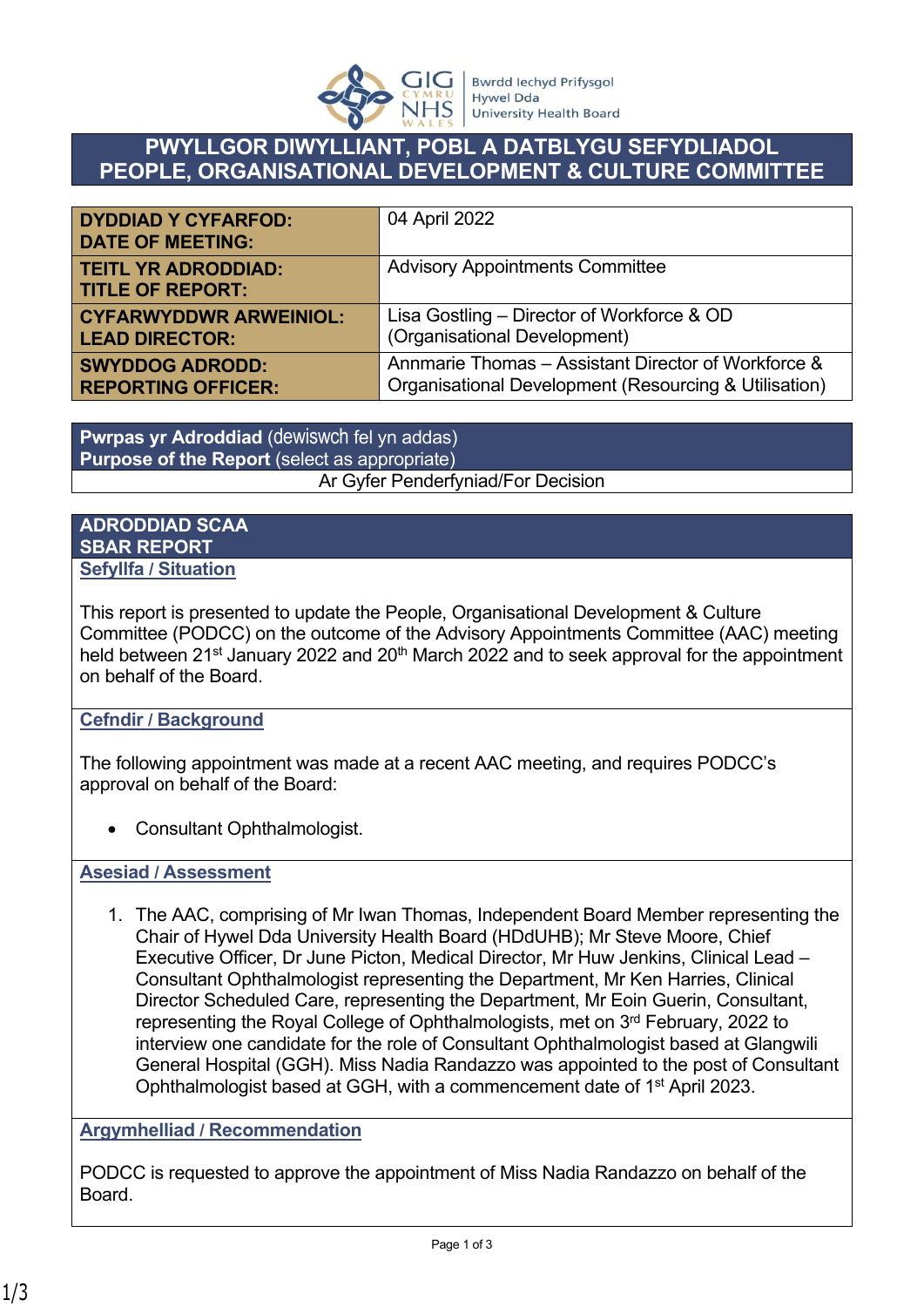| Amcanion: (rhaid cwblhau)<br><b>Objectives: (must be completed)</b>                              |                                                         |
|--------------------------------------------------------------------------------------------------|---------------------------------------------------------|
| <b>Committee ToR Reference:</b>                                                                  | 3.15 Approve Appointments made by the Advisory          |
| Cyfeirnod Cylch Gorchwyl y Pwyllgor:                                                             | Appointments Committee.                                 |
| Cyfeirnod Cofrestr Risg Datix a Sgôr<br>Cyfredol:<br>Datix Risk Register Reference and<br>Score: | Not applicable.                                         |
| Safon(au) Gofal ac lechyd:                                                                       | 7. Staff and Resources                                  |
| Health and Care Standard(s):                                                                     | 7.1 Workforce                                           |
| <b>Amcanion Strategol y BIP:</b>                                                                 | 4. The best health and wellbeing for our individuals,   |
| <b>UHB Strategic Objectives:</b>                                                                 | families and communities                                |
| <b>Amcanion Llesiant BIP:</b>                                                                    | 2. Develop a skilled and flexible workforce to meet the |
| <b>UHB Well-being Objectives:</b>                                                                | changing needs of the modern NHS                        |
| <b>Hyperlink to HDdUHB Well-being</b>                                                            | 8. Transform our communities through collaboration with |
| <b>Objectives Annual Report</b>                                                                  | people, communities and partners                        |

| <b>Gwybodaeth Ychwanegol:</b><br><b>Further Information:</b> |                                                  |
|--------------------------------------------------------------|--------------------------------------------------|
| Ar sail tystiolaeth:                                         | The successful candidate was required to provide |
| Evidence Base:                                               | evidence of involvement in research during the   |
|                                                              | appointment process.                             |
| <b>Rhestr Termau:</b>                                        | Included within the body of the report.          |
| <b>Glossary of Terms:</b>                                    |                                                  |
| Partïon / Pwyllgorau â ymgynhorwyd                           | AAC - Advisory Appointments Committee.           |
| ymlaen llaw y Pwyllgor Diwylliant,                           |                                                  |
| Pobl a Datblygu Sefydliadol:                                 |                                                  |
| Parties / Committees consulted prior                         |                                                  |
| to People, Organisational                                    |                                                  |
| <b>Development &amp; Culture Committee:</b>                  |                                                  |

| <b>Effaith: (rhaid cwblhau)</b><br>Impact: (must be completed)    |                                                                                                                                                                                  |
|-------------------------------------------------------------------|----------------------------------------------------------------------------------------------------------------------------------------------------------------------------------|
| <b>Ariannol / Gwerth am Arian:</b><br><b>Financial / Service:</b> | This appointment is made within the overall service<br>financial allocation. The appointee will have a detailed job<br>plan when in post in order to ensure that value for money |
|                                                                   | is achieved.                                                                                                                                                                     |
| <b>Ansawdd / Gofal Claf:</b>                                      | The appointment will provide services to enhance                                                                                                                                 |
| <b>Quality / Patient Care:</b>                                    | patient/client outcomes within HDdUHB.                                                                                                                                           |